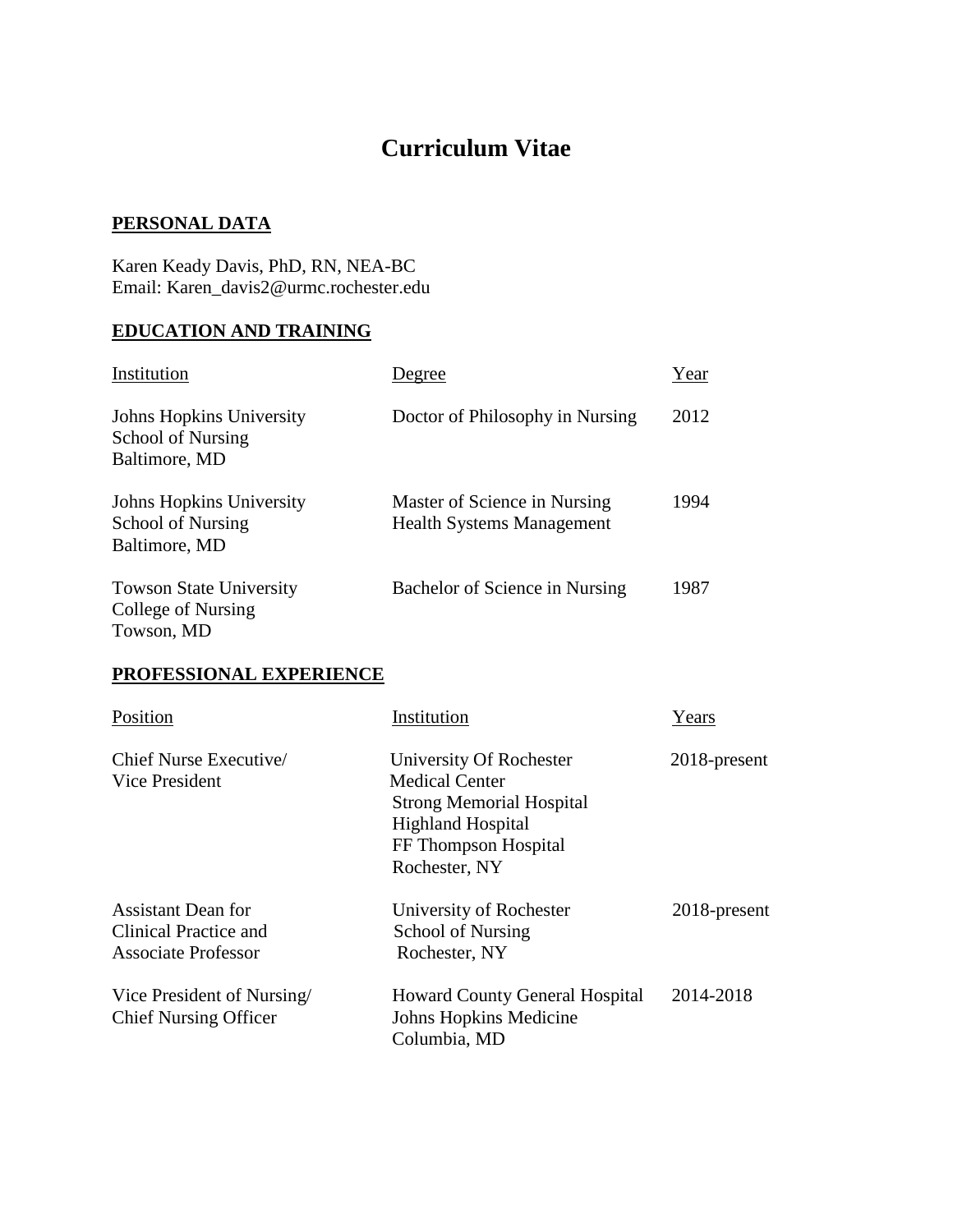| Director                                         | <b>Johns Hopkins Hospital</b><br>Department of Medical and<br><b>Radiology Nursing</b><br>Baltimore, MD                  | 2007-2014 |
|--------------------------------------------------|--------------------------------------------------------------------------------------------------------------------------|-----------|
| <b>Assistant Director</b>                        | <b>Johns Hopkins Hospital</b><br>Department of Medical and<br><b>Radiology Nursing</b>                                   | 2005-2007 |
| Nurse Manager                                    | <b>Johns Hopkins Hospital</b><br>Cardiology Care Unit<br><b>Osler 3 General Medicine</b><br>Cardiovascular Lab (interim) | 1994-2005 |
| Clinical Faculty/<br><b>Leadership Preceptor</b> | <b>Towson University</b><br><b>School of Nursing</b><br>Towson, MD                                                       | 2000-2013 |
| Faculty Associate/<br><b>Adjunct Faculty</b>     | Johns Hopkins University<br>School of Nursing<br><b>Acute and Chronic Care</b><br>Baltimore, MD                          | 1998-2018 |
| <b>Clinical Nurse</b>                            | <b>Johns Hopkins Hospital</b><br><b>Neuro Critical Care Unit</b><br>Pediatric Intensive Care Unit<br>Baltimore, MD       | 1989-1994 |
| <b>Clinical Nurse</b>                            | The Shock Trauma Center<br>University of Maryland Hospital<br>Baltimore, MD                                              | 1987-1989 |

### **HONORS AND AWARDS**

| 2019 | <b>Commencement Address</b><br>University of Rochester School of Nursing                                   |
|------|------------------------------------------------------------------------------------------------------------|
| 2017 | Dean's Alumni Award for Outstanding Nurse Leader<br>Johns Hopkins University School of Nursing             |
| 2017 | Excellence in Nursing Award, Management/Nurse Executive<br><b>Baltimore Magazine</b>                       |
| 2012 | <b>Oral Abstract Competition Award-First Place</b><br>American Association of Heart Failure Nurses (AAHFN) |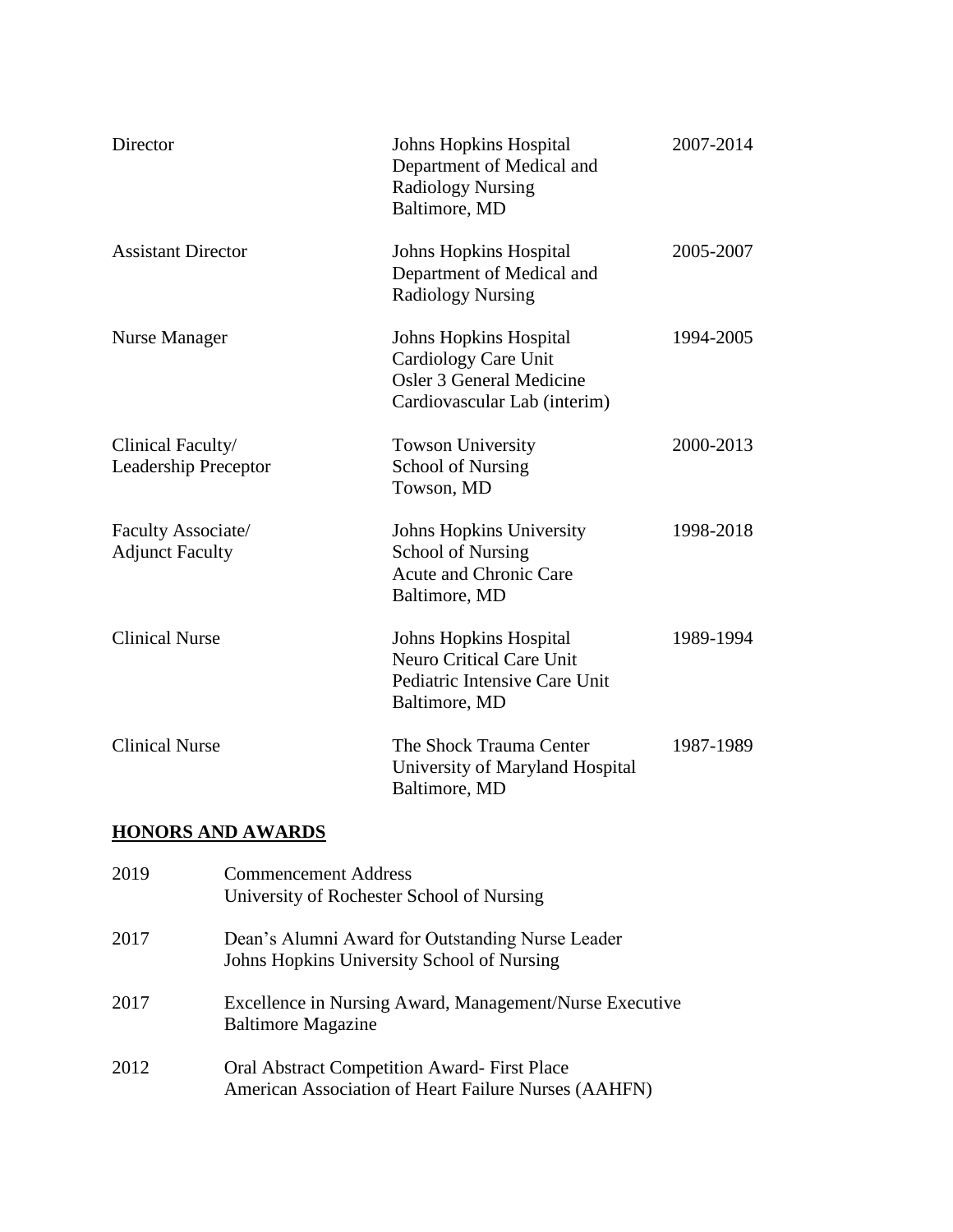| 2012 | Sue K. Donaldson Outstanding Doctoral Dissertation Award<br>Johns Hopkins University School of Nursing                                                       |
|------|--------------------------------------------------------------------------------------------------------------------------------------------------------------|
| 2012 | Cardiovascular Disease Prevention Award<br>Preventative Cardiovascular Nurses Association                                                                    |
| 2007 | Shirley Sohmer Award for Evidence-Based Practice Research Award<br>Johns Hopkins Hospital (with E. Caslin, C. Dennison, C. Foley, J. Ioannou, S.<br>Russell) |
| 2004 | <b>Graduation Ceremony Keynote Speaker</b><br><b>Towson University School of Nursing</b>                                                                     |
| 1993 | Sigma Theta Tau, Beta Nu Chapter<br>Inducted; Baltimore, MD                                                                                                  |

### **PRACTICE**

| 2016 | <b>Readmission Reduction Task Force</b>      | Co-Chair       |
|------|----------------------------------------------|----------------|
| 2015 | <b>Patient Flow Improvement Committee</b>    | Chair          |
| 2015 | Standardized Apparel and Dress Code (Howard) | Co-Chair       |
| 2009 | Apparel and Image Task Force (Hopkins)       | Co-Chair       |
| 2007 | <b>PACE Advisory Board</b>                   | Chair          |
| 2006 | Peer Review Resource Manual Design Team      | Project Leader |
| 1996 | Care Delivery Model Design Team              | Co-Chair       |

### **RESEARCH**

| 2013-2015 | <b>Activity and Mobility Promotion Quality Improvement</b><br>(AMPQI) Project (PI: Hoyer, E) Role: Co-Investigator                                             |
|-----------|----------------------------------------------------------------------------------------------------------------------------------------------------------------|
| 2011-2012 | A Dose of Healing: Effect of Aromatherapy on Sleep in the<br>Progressive Care Unit (PI: Davis, K).                                                             |
| 2010-2012 | Improving Heart Failure Self-Care and Decreasing Hospital<br>Readmissions in Patients with Subtle Cognitive Impairment<br>(PI: Allen, J) Role: Co-Investigator |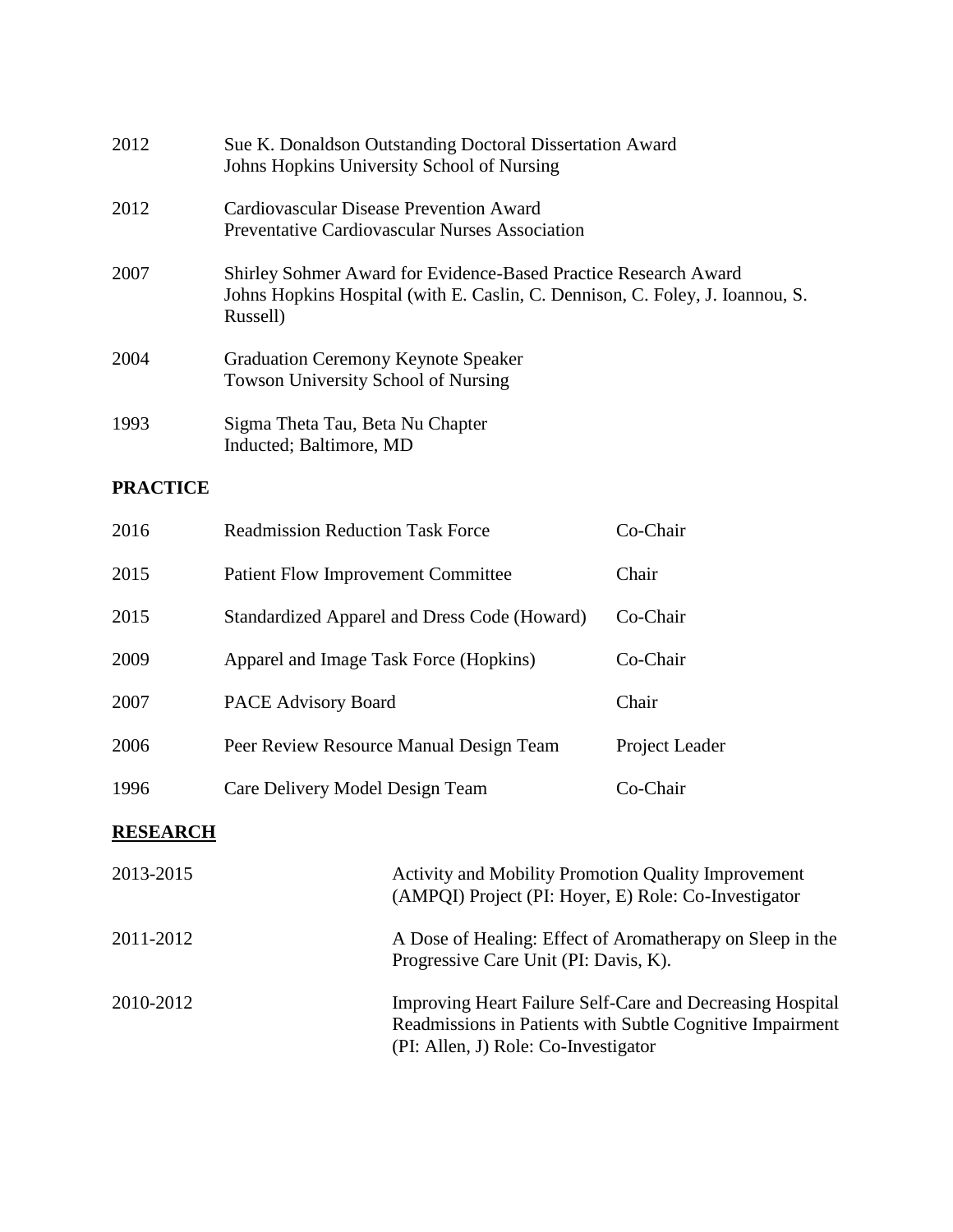| 2007-2009 | Examining Characteristics and Predictors of Heart Failure<br>Outcomes (PI: Dennison, CR) Role: Co-Investigator             |
|-----------|----------------------------------------------------------------------------------------------------------------------------|
| 2007-2009 | Heart Failure Care Coordinator Pilot Program (PI:<br>Dennison, CR) Role: Co-Investigator                                   |
| 2007      | FEEDME: Facilitated Early Enteral and Dietary<br>Management Effectiveness Trial (PI: Mullin, G). Role: Co-<br>Investigator |

#### **SCHOLARSHIP**

#### **Peer-reviewed publications (^indicates data-based)**

- ^**Davis, K.K.**, Dennison-Himmelfarb, C.R., Szanton, S., Hayat, M.J., Allen, J.K. (2015). Predictors of heart failure self-care in patients who screened positive for mild cognitive impairment. *Journal of Cardiovascular Nursing,* 30(2):152-60.
- ^Lytle, J., Mwatha, C., **Davis, K.K**. (2014). The effect of lavender aromatherapy on vital signs and perceived quality of sleep in the intermediate care unit: A pilot study. *American Journal of Critical Care,* 23(1): 24-29.
- Davis, K.K., Allen, J.K. (2013). Identifying cognitive impairment in heart failure: A review of screening measures. *Heart & Lung, 42, 92-97.*
- ^**Davis, K.K**., Mintzer, M, Dennison-Himmelfarb, C.R., Hayat, M.J., Rotman, S., Allen, J. (2012). Targeted intervention improves knowledge but not self-care or readmissions in heart failure patients with mild cognitive impairment. *European Journal of Heart Failure, 14(9): 1041-1049.*
- **Davis, K.K.** (2011). Screening for cognitive impairment in heart failure: The first step to improving self-care (*Abstract). Self-Care, Dependant Care & Nursing: The International Orem Society for Nursing Science and Scholarship, 19(1).*
- **Davis K.K**., Capozzoli, J., Parks, J. (2009). Implementing peer review: Guidelines for managers and staff. *Nursing Administration Quarterly,* 33, 251-257.

#### **PRESENTATIONS**

#### *Local Presentations*

Davis, K.K. (Oral Presentation). Factors Influencing a Culture of Safety. University of Rochester Improvement Science Education Certificate Program. Rochester, NY. January, 2019.

Davis, K.K. (Oral Presentation). Future Vision. Grand Rounds. University of Rochester School of Nursing. Rochester, NY. December 5, 2018.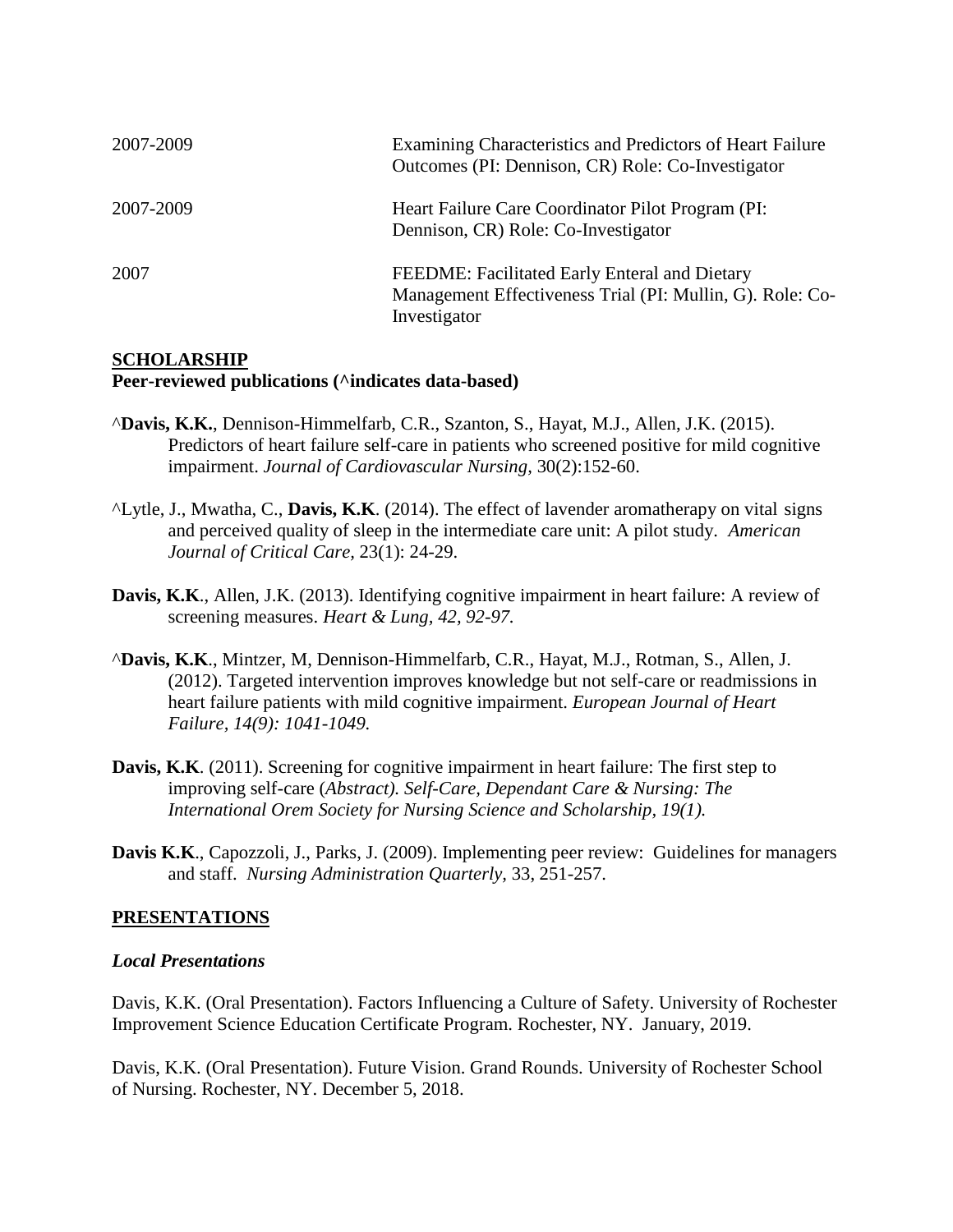Davis, K.K. (Oral Presentation). Leadership Development and Strategic Succession Planning. Strong Memorial Nursing Leadership Development Series. Rochester, NY. September 26, 2018.

Davis, K.K. (Oral Presentation). Key Characteristics of Successful Leaders of the Future. University of Rochester Health System Nursing Leadership Internship Program. Rochester, NY. September 24, 2018.

Davis, K.K. (Oral Presentation). Factors Influencing a Culture of Safety. University of Rochester Improvement Science Education Certificate Program. Rochester, NY. September, 2018.

Davis, K.K. (Oral Presentation) Leadership Integrity and Accountability as part of Monday Morning Leadership. Howard County General Hospital Leadership Development Program. Columbia, MD. May 2016, October 2016.

Davis, K.K. (Oral Presentation) Hospital Operations and Challenges in Healthcare. Medicine in Action seminar course in the Johns Hopkins University Master of Arts Writing Program. Baltimore, MD. June, 2013.

Davis, K.K. (Oral Presentation) Staffing, Scheduling, and Measuring Nursing Productivity as part of Inside Johns Hopkins Nursing: Advancing Nursing Practice. The Institute for Johns Hopkins Nursing, Baltimore, MD. August 2012, October, 2012, June 2013, September 2014.

Davis, K.K. (Oral Presentation) Shared Governance Models as part of Advancing Nursing Practice. The Institute for Johns Hopkins Nursing. Baltimore, MD. August 2012.

Davis, K.K., & Hendrix, R. (Poster Presentation) Improving Care Coordination through the Nurse Expeditor Role and Geographically Locating Patients by Service. Scholars Day, Johns Hopkins Hospital, Baltimore, MD. November, 2008.

Davis, K.K. (Oral Presentation) The Synergy Model, as part of the Johns Hopkins Hospital CCRN Review Course, Baltimore, MD. 2004-2006.

Davis, K.K. (Expert Panel Presentation) Creating Great Places to Work. Johns Hopkins University Human Resources 13th Annual Conference, Human Resources Department, Johns Hopkins University, Baltimore, MD. 2004.

Davis, K. K. (Ongoing Workshop) Face Your Fear: Giving Performance Feedback. Medical Nursing Workshop, Johns Hopkins Hospital, Baltimore, MD. 2004-2009.

Davis, K.K. (Ongoing Workshop) Communication and Conflict Resolution. Preceptor Workshop, Department of Medical Nursing, Johns Hopkins Hospital, Baltimore, MD.2004-2009.

Davis, K.K. (Ongoing Workshop) The Discipline Process in Performance Management. Charge Nursing Workshop, Department of Medical Nursing, Johns Hopkins Hospital, Baltimore, MD. 2001-2005.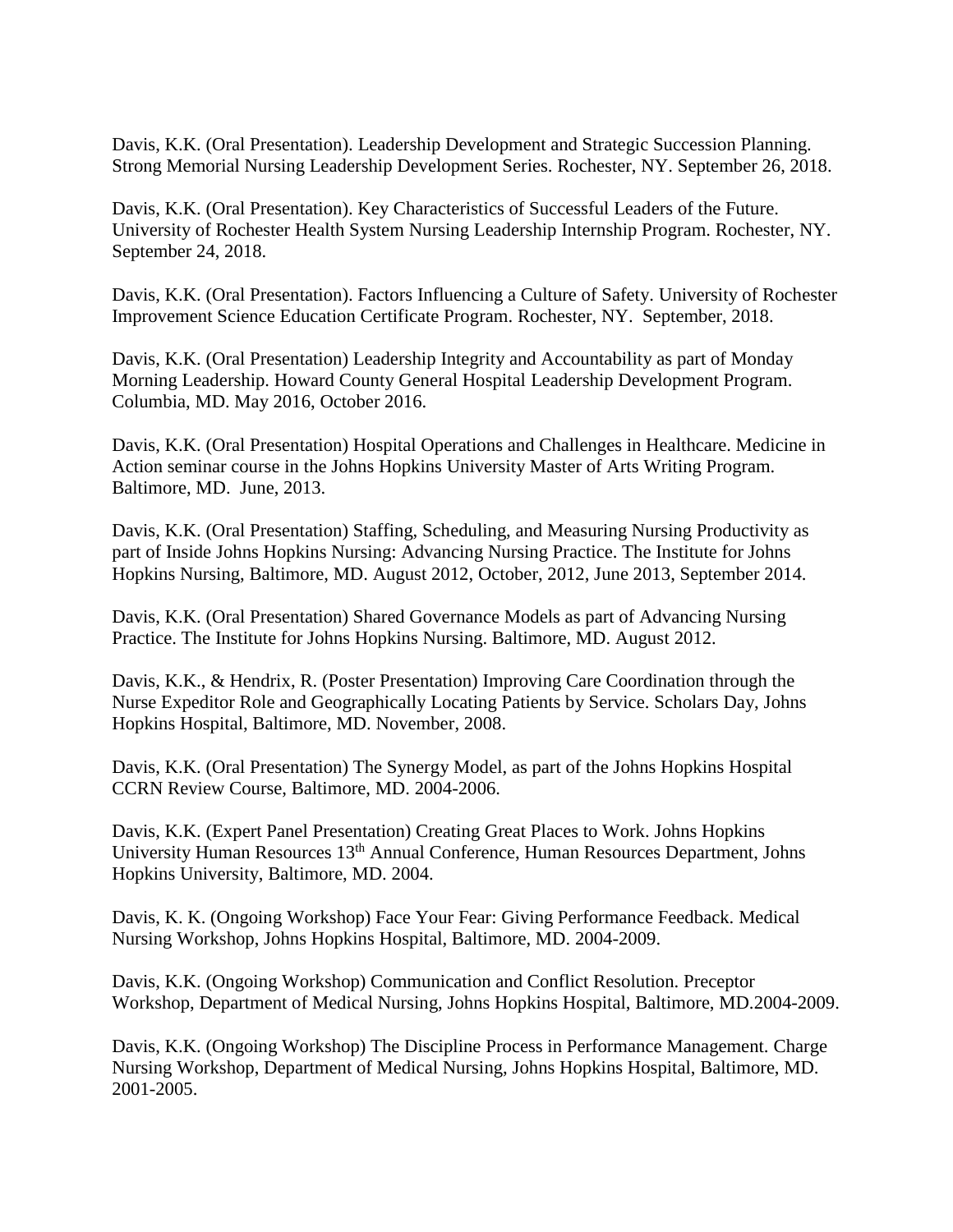Davis, K.K. (Oral Presentation) Neuro Assessment and Stroke. Union Memorial Hospital, Baltimore, MD. 2000.

Davis, K.K. (Oral Presentation) Visitors' Perceptions of Nursing Image. Emergency Department Grand Rounds, Johns Hopkins Hospital, Baltimore, MD. 1996.

#### *Regional*

Davis, K.K. (Oral Presentation). Leadership Perspectives on Integration of DNP's in Healthcare Delivery. University of Rochester School of Nursing DNP Summit. Rochester, NY. October 26, 2018.

Davis, K.K. (Oral Presentation) Work Life Balance. Advanced Nurse Manager Academy. The Institute for Johns Hopkins Nursing. Baltimore, MD. October, 2009.

Davis, K.K., & Hendrix, R. (Poster Presentation) Improving Care Coordination through the Nurse Expeditor Role and Geographically Locating Patients. Maryland Organization of Nurse Executives (MONE) annual meeting, Baltimore, MD. 2008.

Davis, K.K., & Ioannou, J.Z. (Oral Presentation and Panel Discussion) Performance Management Techniques. Advanced Nurse Manager Academy. Institute for Johns Hopkins Nursing. Baltimore, MD. October, 2007.

Davis, K.K. (Oral Presentation) The Synergy Model. Annual CCRN Review Course, American Association of Critical Care Nurses, Chesapeake Bay Chapter, Baltimore, MD. 2004-2007.

Davis, K.K. (Invited Speaker) Survival Skills for the Charge Nurse. American Association of Critical Care Nurses, Chesapeake Bay Chapter Annual Meeting, Baltimore, MD. 2005.

### *National*

Davis, K.K. (Invited Speaker) Building the Bench: Leadership Development and Strategic Succession Planning. Johns Hopkins Advanced Leadership Academy. The Institute for Johns Hopkins Nursing, Baltimore, MD. May 3, 2018.

Davis, K.K. (Invited Speaker) Building the Bench: Leadership Development and Strategic Succession Planning. Johns Hopkins Advanced Leadership Academy. The Institute for Johns Hopkins Nursing, Baltimore, MD. May 4, 2017.

Davis K.K, & Scanlon, K.A. (Invited Speaker) CNO Industry Session: Best Practices in Clinical Rounding. The Health Management Academy CNO Forum. Washington, D.C. March 7, 2017.

Davis, K.K. (Invited Speaker) Heart Failure and Mild Cognitive Impairment. Target Heart Failure Webinar. American Heart Association, August 28, 2012.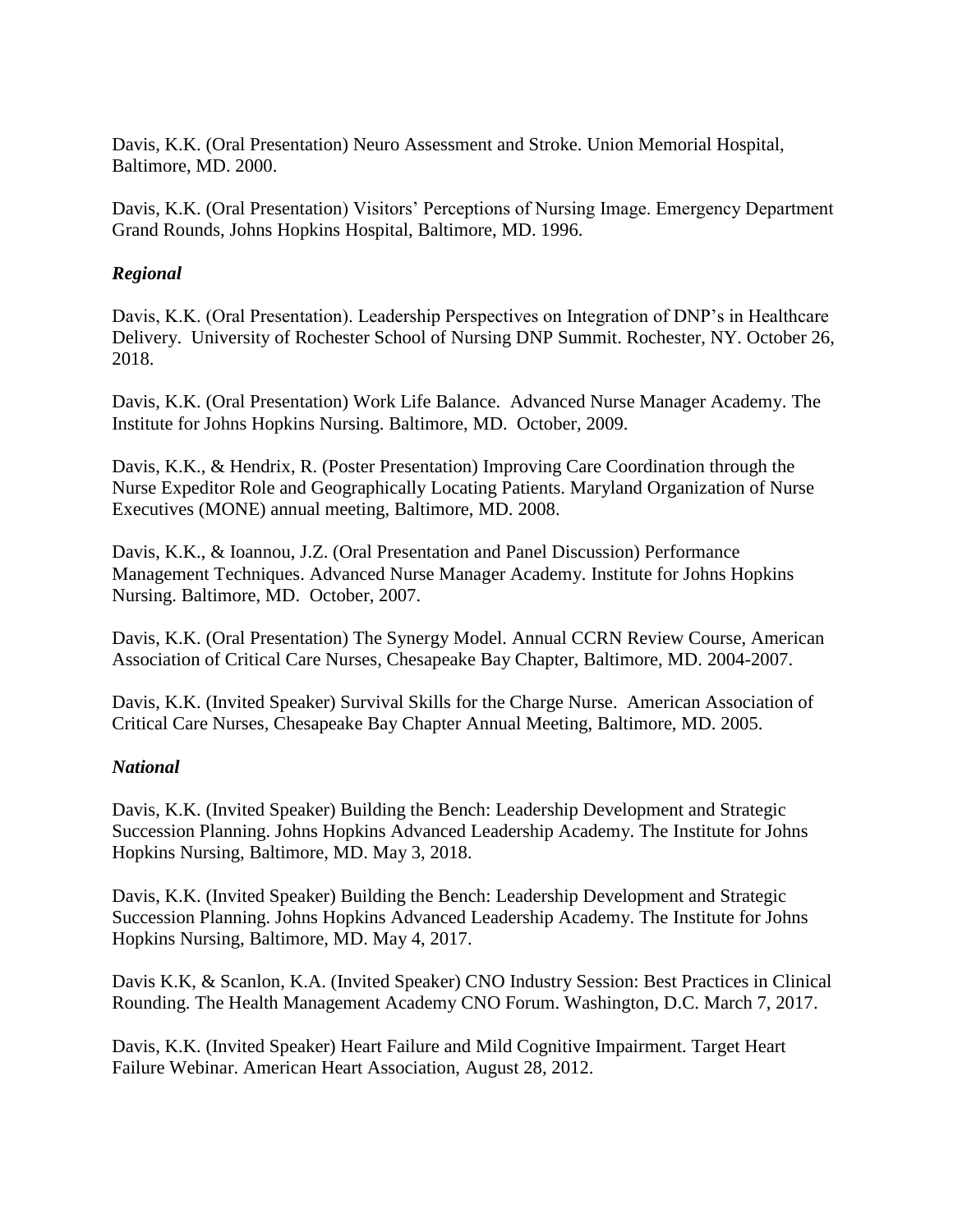Davis, K.K. (Invited Speaker) Screening for Cognitive Impairment in Cardiovascular Disease. National Preventative Cardiology Nurses Association Annual Meeting. Preventative Cardiology Nurses Association (PCNA), Washington, DC. April 13, 2012.

Davis, K.K. & Prow, D. (Oral Presentation) Nursing Compensation Model That Fosters Professionalism. National Magnet Conference. American Nurses Credentialing Center (ANCC), Phoenix, AZ. October, 2010.

Davis, K.K. & Parks, J. (Oral Presentation) Implementing Peer Review: A Magnet Approach to Effective Performance Appraisal. National Magnet Conference. American Nurses Credentialing Center (ANCC), Phoenix, AZ. October, 2010.

#### **International**

Davis, K.K. & Cohen, J. (Oral Presentation/Teleconference) Introduction to Lean Strategies for Process Improvement. Johns Hopkins International (JHI), Clemenceau Medical Center, Beirut, Lebanon. February 3, 2017.

Davis, K.K., Rohde, J. & Paul, D. (Workshop) Leadership Development Academy for Nurse Managers: Advanced Topics. Johns Hopkins International (JHI), Sir Hurkisondas Nurrotamdas Reliance Foundation Hospital and Research Center (HNHRC), Mumbai, India. June 20-24, 2016.

Davis, K.K. & Brahmbhatt, D. (Workshop) Leadership Development Academy for Nurse Managers: Intermediate Level. Johns Hopkins International (JHI), Sir Hurkisondas Nurrotamdas Reliance Foundation Hospital and Research Center (HNHRC), Mumbai, India. July 27-31, 2015.

Davis, KK. (Invited Speaker) Leadership in Nursing. Nursing Congress II Modern Management in Nursing: Progress and Challenges. Clinical Las Condos, Santiago, Chile. November 13, 2014.

Davis, KK. (Workshop) Leadership Development Workshop for Nurse Managers. Johns Hopkins International (JHI), Clinical Las Condos, Santiago, Chile. November 12, 2014.

Davis, K.K. & Brahmbhatt, D. (Workshop) Leadership Development Academy for Nurse Managers: Introduction. Johns Hopkins International (JHI), Sir Hurkisondas Nurrotamdas Hospital and Research Center (HNHRC), Mumbai, India. January 7-11, 2014.

Davis, K.K. (Oral Presentation) Screening for Cognitive Impairment in Heart Failure: The First Step in Improving Self-Care. The 2<sup>nd</sup> Annual International Conference on Prevention and Management of Chronic Conditions and the 11<sup>th</sup> World Congress of Self-care Deficit Nursing Theory. Bangkok, Thailand. March, 2011.

Davis, K.K. & Kulik, S. (Workshop) Leadership Development Academy for Nurses. Institute for Johns Hopkins Nursing, Anadolu Suglik Merkezi Hospital. Istanbul, Turkey. January, 2009.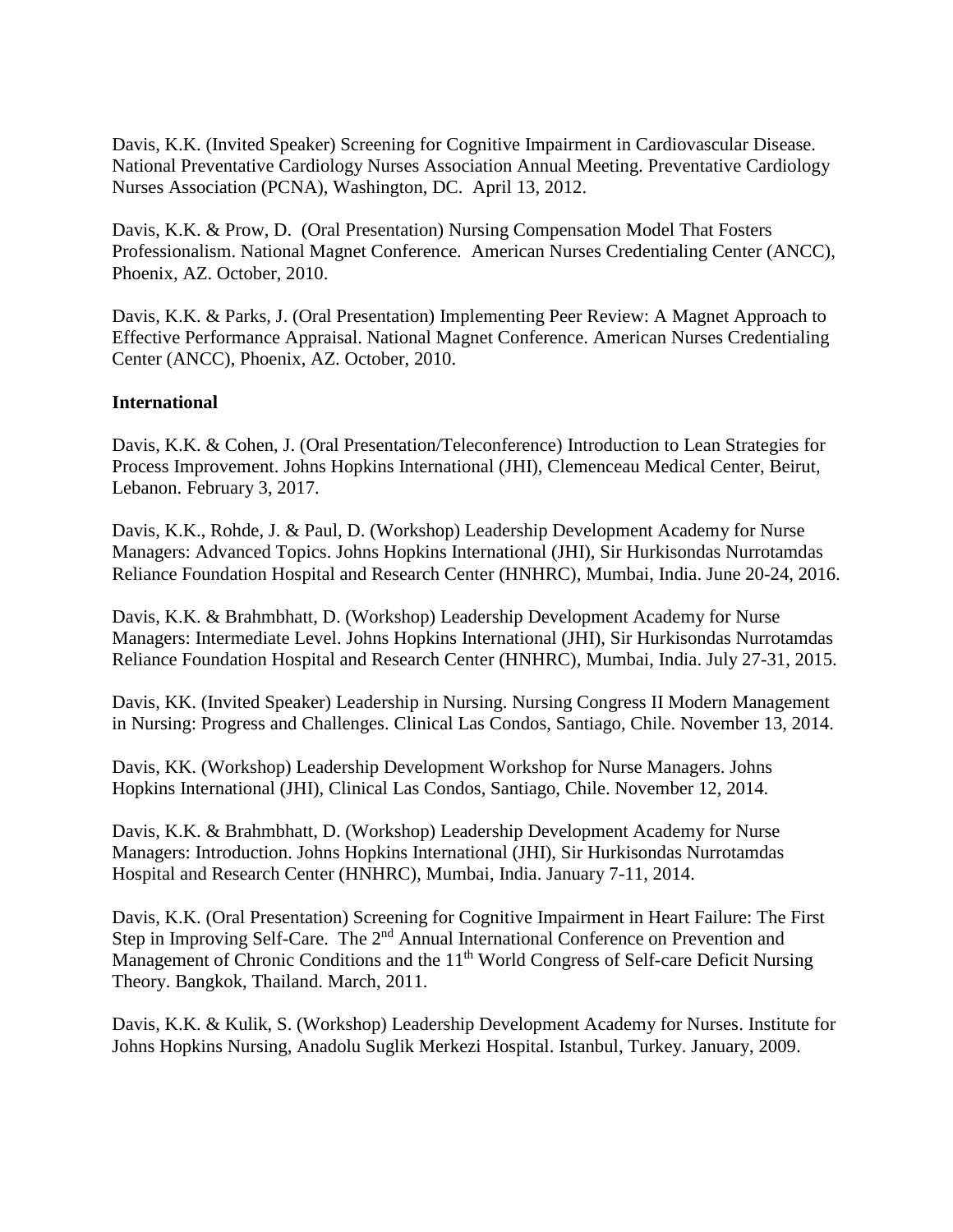### **LEADERSHIP DEVELOPMENT**

| 2015 | The Academy GE Fellows Program for Nurse Executives<br>The Health Management Academy                                                              |
|------|---------------------------------------------------------------------------------------------------------------------------------------------------|
| 2009 | The Johns Hopkins Medicine Leadership Development Program (LDP)<br>Talent Management and Organizational Development, Johns Hopkins<br>University. |
| 2008 | Lean Sigma Prescription for Healthcare Course<br>Johns Hopkins Medicine Center for Innovation in Quality Patient Care<br>Green Belt               |

### **EDITORIAL ACTIVITIES**

| 1998-2004 | Editorial Board                                                 |
|-----------|-----------------------------------------------------------------|
|           | <b>Seminars for Nurse Managers:</b>                             |
|           | Strategies for Leadership and Management, W.B. Saunders Company |

### **PROFESSIONAL ACTIVITIES**

| <b>Dates</b> | <b>Association/Society Membership</b>                                                        |
|--------------|----------------------------------------------------------------------------------------------|
| 2006-present | New York Organization of Nurse Executives (NYONEL)                                           |
| 2006-present | American Association of Nurse Executives (AONE)                                              |
| 2011-2014    | American Heart Association (AHA)                                                             |
| 2011-2013    | Preventative Cardiovascular Nurses Association (PCNA)                                        |
| 2011-2013    | American Association of Heart Failure Nurses (AAHFN)                                         |
| 1991-2006    | American Association of Critical Care Nurses (AACN)                                          |
|              | Certifications                                                                               |
| 2009-present | Certified Nurse Executive-Advanced (NEA-BC)<br><b>American Nurses Credentialing Center</b>   |
| 1991-2005    | Certified Critical Care Nurse (CCRN).<br><b>American Association of Critical Care Nurses</b> |
| 2000-2004    | Advance Cardiac Life Support (ACLS)<br><b>American Heart Association</b>                     |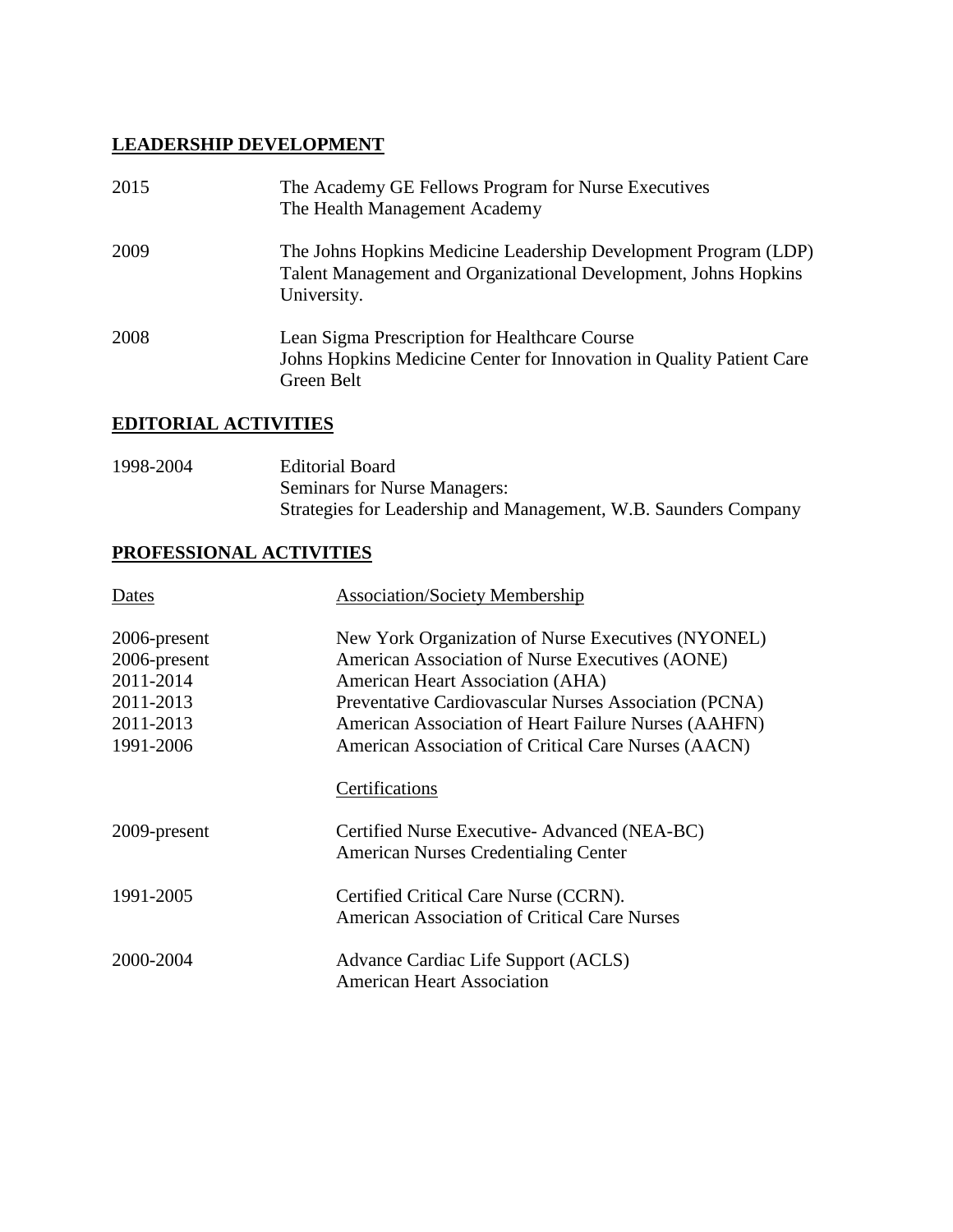### **CONSULTATIONS**

International:

| 2014-2016 | Clinical Las Condos, Santiago, Chile, Chief Nursing Officer<br>Mentorship program through Johns Hopkins International (JHI),<br>leadership mentor |
|-----------|---------------------------------------------------------------------------------------------------------------------------------------------------|
| 2012      | Kuwait Ministry of Health, hospital and healthcare assessment                                                                                     |
| National: | through Johns Hopkins International (JHI), consultant                                                                                             |
| 2002      | The Advisory Board Company, Management Intensive/Case<br>Study. Advisor to case study material/program design                                     |

### **EDUCATIONAL ACTIVITIES**

#### **University of Rochester School of Nursing**

#### Spring 2019

DNP Capstone Preceptor, Kelly Scott

#### **Johns Hopkins University School of Nursing and Carey Business School**

Spring 2019

NR110.891, Responsibilities and Activities of the Nurse Scientist, Guest Lecturer, doctoral, 10 students

#### Spring 2018

NR110.891, Responsibilities and Activities of the Nurse Scientist, Guest Lecturer, doctoral, 12 students

#### Spring 2017

NR110.891, Responsibilities and Activities of the Nurse Scientist, Guest Lecturer, doctoral, 8 students

#### Fall 2017

NR110.608, Business Plan, Course Coordinator, graduate, 6 students Fall 2016

NR110.608, Business Plan, Course Instructor, graduate, 5 students

### Fall 2015

NR110.608, Business Plan, Course Instructor, graduate, 9 students Fall 2014

NR110.608, Business Plan, Course Instructor, graduate, 12 students

NR110.315, Adult Health, Guest Lecturer, 61 students

### Spring 2014

NR110.315, Adult Health, Guest Lecturer, 83 students